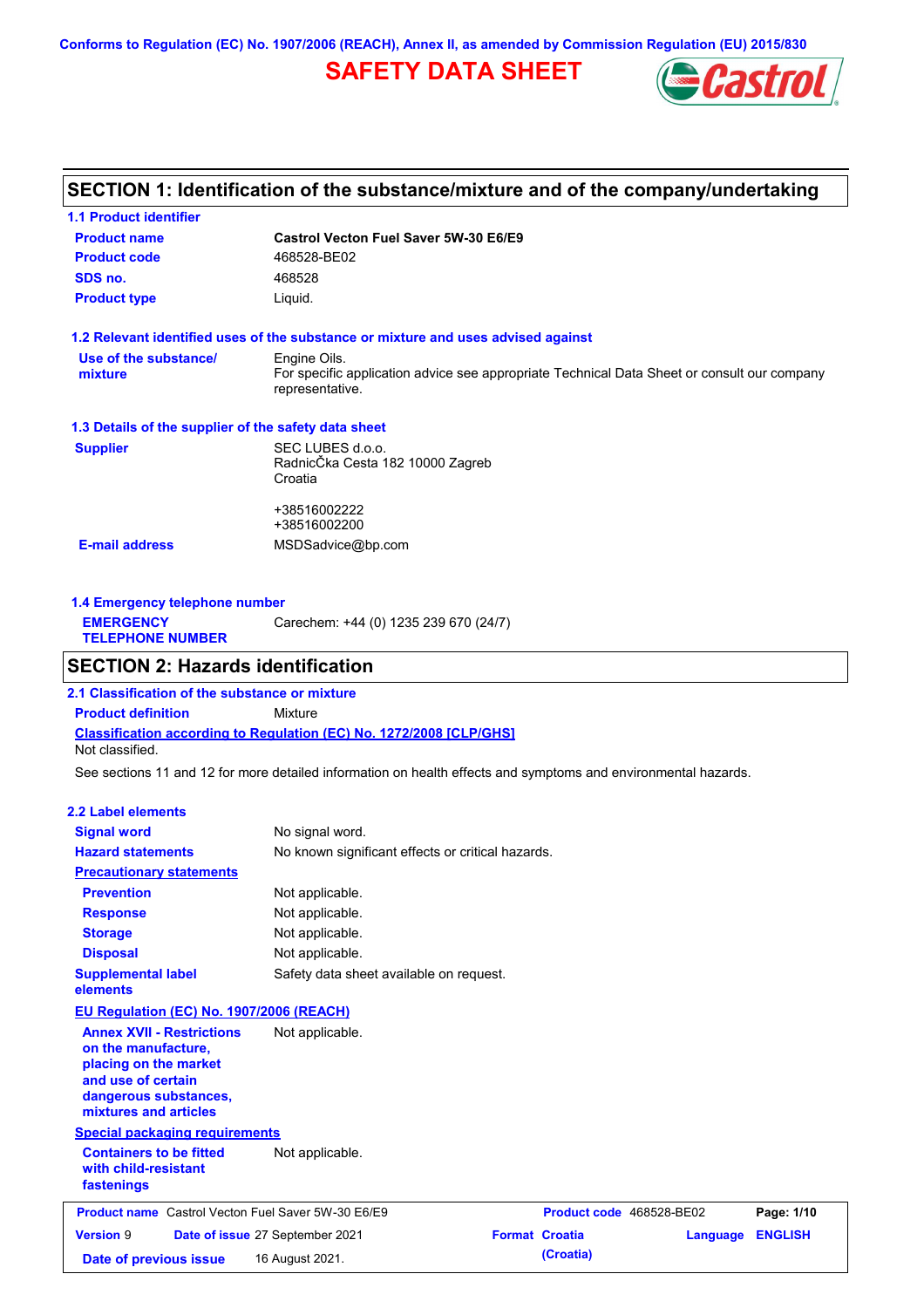## **SECTION 2: Hazards identification**

| <b>Tactile warning of danger</b>                                                                                         | Not applicable.                                                                                                                                                                                                          |
|--------------------------------------------------------------------------------------------------------------------------|--------------------------------------------------------------------------------------------------------------------------------------------------------------------------------------------------------------------------|
| 2.3 Other hazards                                                                                                        |                                                                                                                                                                                                                          |
| <b>Results of PBT and vPvB</b><br>assessment                                                                             | Product does not meet the criteria for PBT or vPvB according to Regulation (EC) No. 1907/2006,<br>Annex XIII.                                                                                                            |
| <b>Product meets the criteria</b><br>for PBT or vPvB according<br>to Regulation (EC) No.<br><b>1907/2006, Annex XIII</b> | This mixture does not contain any substances that are assessed to be a PBT or a vPvB.                                                                                                                                    |
| Other hazards which do<br>not result in classification                                                                   | Defatting to the skin.<br>USED ENGINE OILS<br>Used engine oil may contain hazardous components which have the potential to cause skin<br>cancer.<br>See Toxicological Information, section 11 of this Safety Data Sheet. |

## **SECTION 3: Composition/information on ingredients**

**3.2 Mixtures**

Mixture **Product definition**

Highly refined base oil (IP 346 DMSO extract < 3%). Synthetic base stock. Proprietary performance additives.

| <b>Product/ingredient</b><br>name                             | <b>Identifiers</b>                                                                      | %           | <b>Regulation (EC) No.</b><br>1272/2008 [CLP] | <b>Type</b> |
|---------------------------------------------------------------|-----------------------------------------------------------------------------------------|-------------|-----------------------------------------------|-------------|
| Distillates (petroleum), hydrotreated<br>heavy paraffinic     | REACH #: 01-2119484627-25<br>EC: 265-157-1<br>CAS: 64742-54-7<br>Index: 649-467-00-8    | $≥25 - ≤50$ | Asp. Tox. 1, H304                             | [1] [2]     |
| Distillates (petroleum), solvent-<br>dewaxed heavy paraffinic | REACH #: 01-2119471299-27 ≤3<br>EC: 265-169-7<br>CAS: 64742-65-0<br>Index: 649-474-00-6 |             | Asp. Tox. 1, H304                             | [1] [2]     |
| Distillates (petroleum), hydrotreated<br>light paraffinic     | REACH #: 01-2119487077-29<br>EC: 265-158-7<br>CAS: 64742-55-8<br>Index: 649-468-00-3    | ב≥          | Asp. Tox. 1, H304                             | [1] [2]     |
| Distillates (petroleum), solvent-<br>dewaxed light paraffinic | REACH #: 01-2119480132-48 ≤3<br>EC: 265-159-2<br>CAS: 64742-56-9<br>Index: 649-469-00-9 |             | Asp. Tox. 1, H304                             | [1] [2]     |

**See Section 16 for the full text of the H statements declared above.**

### **Type**

[1] Substance classified with a health or environmental hazard

[2] Substance with a workplace exposure limit

[3] Substance meets the criteria for PBT according to Regulation (EC) No. 1907/2006, Annex XIII

[4] Substance meets the criteria for vPvB according to Regulation (EC) No. 1907/2006, Annex XIII

[5] Substance of equivalent concern

[6] Additional disclosure due to company policy

Occupational exposure limits, if available, are listed in Section 8.

### **SECTION 4: First aid measures**

| <b>4.1 Description of first aid measures</b> |                                                                                                                                                                                                                                         |
|----------------------------------------------|-----------------------------------------------------------------------------------------------------------------------------------------------------------------------------------------------------------------------------------------|
| Eye contact                                  | In case of contact, immediately flush eyes with plenty of water for at least 15 minutes. Eyelids<br>should be held away from the eyeball to ensure thorough rinsing. Check for and remove any<br>contact lenses. Get medical attention. |
| <b>Skin contact</b>                          | Wash skin thoroughly with soap and water or use recognised skin cleanser. Remove<br>contaminated clothing and shoes. Wash clothing before reuse. Clean shoes thoroughly before<br>reuse. Get medical attention if irritation develops.  |
| <b>Inhalation</b>                            | If inhaled, remove to fresh air. Get medical attention if symptoms occur.                                                                                                                                                               |
| <b>Ingestion</b>                             | Do not induce vomiting unless directed to do so by medical personnel. Get medical attention if<br>symptoms occur.                                                                                                                       |
| <b>Protection of first-aiders</b>            | No action shall be taken involving any personal risk or without suitable training.                                                                                                                                                      |

| <b>Product name</b> Castrol Vecton Fuel Saver 5W-30 E6/E9 |  |                                 | <b>Product code</b> 468528-BE02 | Page: 2/10            |                  |  |
|-----------------------------------------------------------|--|---------------------------------|---------------------------------|-----------------------|------------------|--|
| <b>Version 9</b>                                          |  | Date of issue 27 September 2021 |                                 | <b>Format Croatia</b> | Language ENGLISH |  |
| Date of previous issue                                    |  | 16 August 2021.                 |                                 | (Croatia)             |                  |  |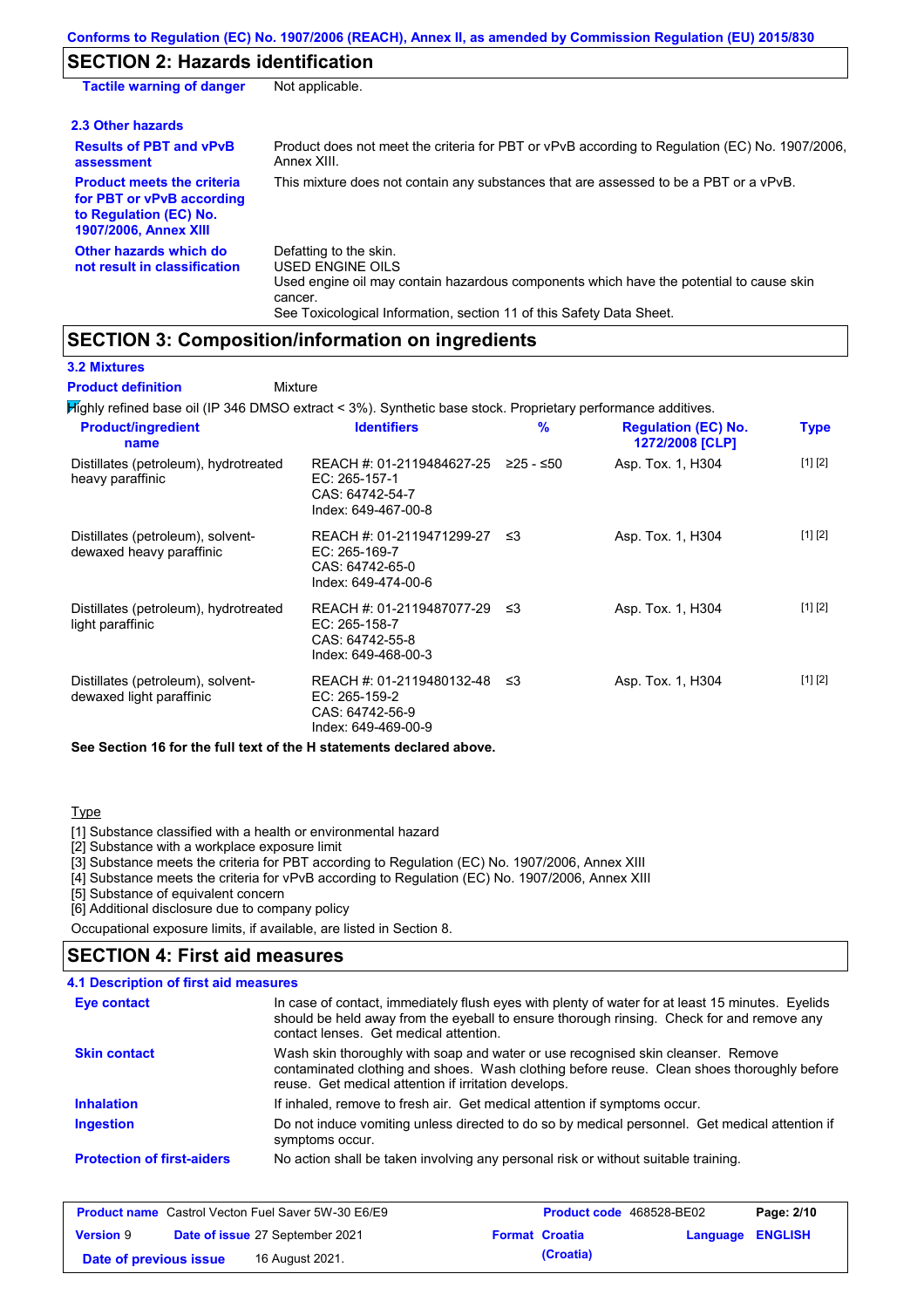## **SECTION 4: First aid measures**

### **4.2 Most important symptoms and effects, both acute and delayed**

See Section 11 for more detailed information on health effects and symptoms.

### **Potential acute health effects**

| <b>Inhalation</b>   | Vapour inhalation under ambient conditions is not normally a problem due to low vapour<br>pressure.               |
|---------------------|-------------------------------------------------------------------------------------------------------------------|
| <b>Ingestion</b>    | No known significant effects or critical hazards.                                                                 |
| <b>Skin contact</b> | Defatting to the skin. May cause skin dryness and irritation.                                                     |
| Eye contact         | No known significant effects or critical hazards.                                                                 |
|                     | Delayed and immediate effects as well as chronic effects from short and long-term exposure                        |
| <b>Inhalation</b>   | Overexposure to the inhalation of airborne droplets or aerosols may cause irritation of the<br>respiratory tract. |
| <b>Ingestion</b>    | Ingestion of large quantities may cause nausea and diarrhoea.                                                     |
| <b>Skin contact</b> | Prolonged or repeated contact can defat the skin and lead to irritation and/or dermatitis.                        |
| Eye contact         | Potential risk of transient stinging or redness if accidental eye contact occurs.                                 |

### **4.3 Indication of any immediate medical attention and special treatment needed**

**Notes to physician** Treatment should in general be symptomatic and directed to relieving any effects.

## **SECTION 5: Firefighting measures**

| 5.1 Extinguishing media                                                                                                                                    |                                                                                                                                                                                                                                                                                                                                                                   |  |  |  |
|------------------------------------------------------------------------------------------------------------------------------------------------------------|-------------------------------------------------------------------------------------------------------------------------------------------------------------------------------------------------------------------------------------------------------------------------------------------------------------------------------------------------------------------|--|--|--|
| <b>Suitable extinguishing</b><br>In case of fire, use foam, dry chemical or carbon dioxide extinguisher or spray.<br>media                                 |                                                                                                                                                                                                                                                                                                                                                                   |  |  |  |
| <b>Unsuitable extinguishing</b><br>Do not use water jet. The use of a water jet may cause the fire to spread by splashing the<br>burning product.<br>media |                                                                                                                                                                                                                                                                                                                                                                   |  |  |  |
| 5.2 Special hazards arising from the substance or mixture                                                                                                  |                                                                                                                                                                                                                                                                                                                                                                   |  |  |  |
| <b>Hazards from the</b><br>In a fire or if heated, a pressure increase will occur and the container may burst.<br>substance or mixture                     |                                                                                                                                                                                                                                                                                                                                                                   |  |  |  |
| <b>Hazardous combustion</b><br>products                                                                                                                    | Combustion products may include the following:<br>carbon oxides $(CO, CO2)$ (carbon monoxide, carbon dioxide)                                                                                                                                                                                                                                                     |  |  |  |
| 5.3 Advice for firefighters                                                                                                                                |                                                                                                                                                                                                                                                                                                                                                                   |  |  |  |
| <b>Special precautions for</b><br>fire-fighters                                                                                                            | No action shall be taken involving any personal risk or without suitable training. Promptly<br>isolate the scene by removing all persons from the vicinity of the incident if there is a fire.                                                                                                                                                                    |  |  |  |
| <b>Special protective</b><br>equipment for fire-fighters                                                                                                   | Fire-fighters should wear appropriate protective equipment and self-contained breathing<br>apparatus (SCBA) with a full face-piece operated in positive pressure mode. Clothing for fire-<br>fighters (including helmets, protective boots and gloves) conforming to European standard EN<br>469 will provide a basic level of protection for chemical incidents. |  |  |  |

## **SECTION 6: Accidental release measures**

### **6.1 Personal precautions, protective equipment and emergency procedures**

| For non-emergency<br>personnel                           | No action shall be taken involving any personal risk or without suitable training. Evacuate<br>surrounding areas. Keep unnecessary and unprotected personnel from entering. Do not touch<br>or walk through spilt material. Floors may be slippery; use care to avoid falling. Put on<br>appropriate personal protective equipment. |
|----------------------------------------------------------|-------------------------------------------------------------------------------------------------------------------------------------------------------------------------------------------------------------------------------------------------------------------------------------------------------------------------------------|
| For emergency responders                                 | If specialised clothing is required to deal with the spillage, take note of any information in<br>Section 8 on suitable and unsuitable materials. See also the information in "For non-<br>emergency personnel".                                                                                                                    |
| <b>6.2 Environmental</b><br><b>precautions</b>           | Avoid dispersal of spilt material and runoff and contact with soil, waterways, drains and sewers.<br>Inform the relevant authorities if the product has caused environmental pollution (sewers,<br>waterways, soil or air).                                                                                                         |
| 6.3 Methods and material for containment and cleaning up |                                                                                                                                                                                                                                                                                                                                     |
| <b>Small spill</b>                                       | Stop leak if without risk. Move containers from spill area. Absorb with an inert material and<br>place in an appropriate waste disposal container. Dispose of via a licensed waste disposal<br>contractor.                                                                                                                          |

| <b>Product name</b> Castrol Vecton Fuel Saver 5W-30 E6/E9 |  |                                 | <b>Product code</b> 468528-BE02 |                       | Page: 3/10              |  |
|-----------------------------------------------------------|--|---------------------------------|---------------------------------|-----------------------|-------------------------|--|
| <b>Version 9</b>                                          |  | Date of issue 27 September 2021 |                                 | <b>Format Croatia</b> | <b>Language ENGLISH</b> |  |
| Date of previous issue                                    |  | 16 August 2021.                 |                                 | (Croatia)             |                         |  |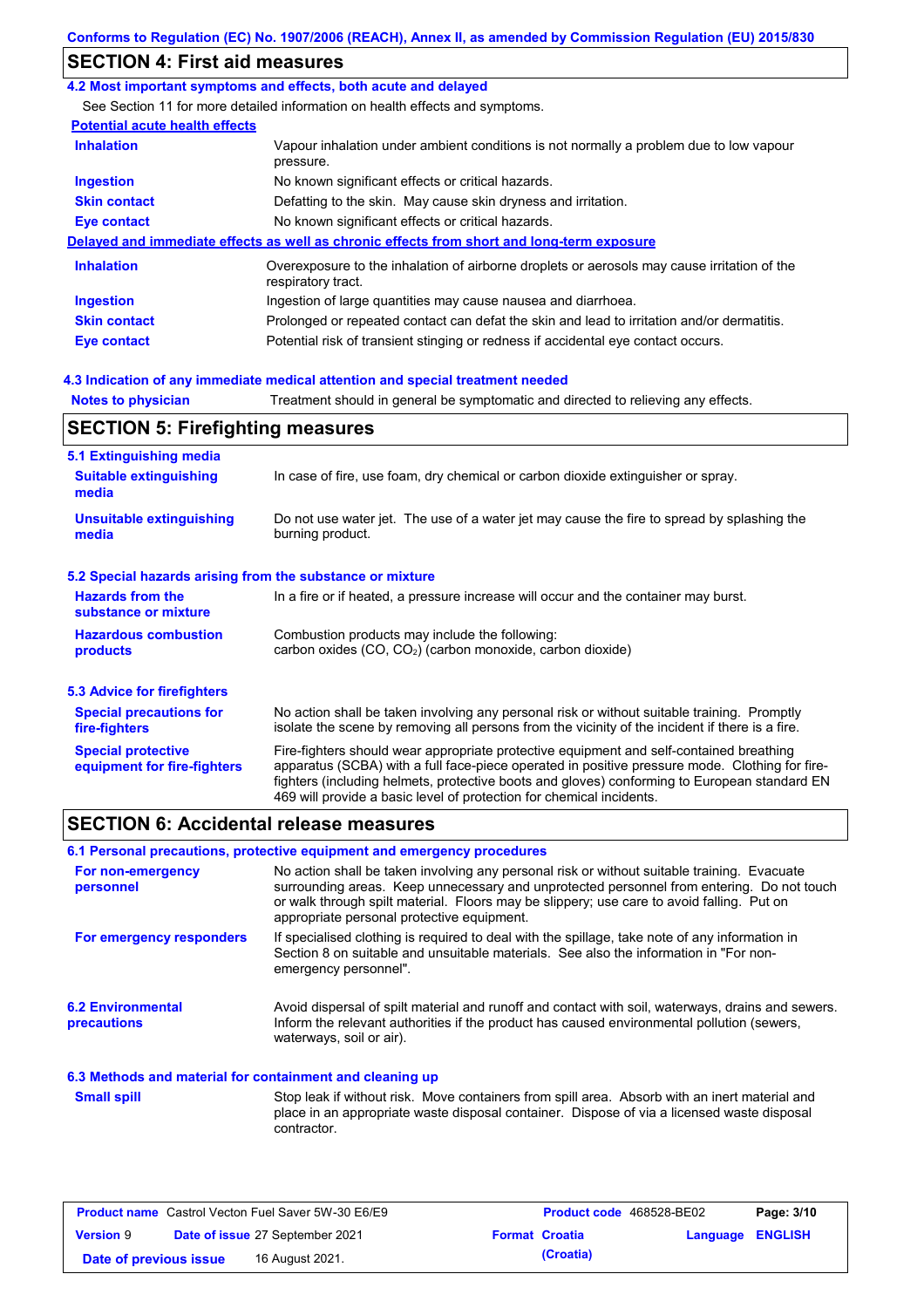### **SECTION 6: Accidental release measures**

| Large spill                               | Stop leak if without risk. Move containers from spill area. Prevent entry into sewers, water<br>courses, basements or confined areas. Contain and collect spillage with non-combustible,<br>absorbent material e.g. sand, earth, vermiculite or diatomaceous earth and place in container<br>for disposal according to local regulations. Dispose of via a licensed waste disposal contractor. |
|-------------------------------------------|------------------------------------------------------------------------------------------------------------------------------------------------------------------------------------------------------------------------------------------------------------------------------------------------------------------------------------------------------------------------------------------------|
| 6.4 Reference to other<br><b>sections</b> | See Section 1 for emergency contact information.<br>See Section 5 for firefighting measures.<br>See Section 8 for information on appropriate personal protective equipment.<br>See Section 12 for environmental precautions.<br>See Section 13 for additional waste treatment information.                                                                                                     |

## **SECTION 7: Handling and storage**

| 7.1 Precautions for safe handling                                             |                                                                                                                                                                                                                                                                                                                                                                                                                                                                                          |
|-------------------------------------------------------------------------------|------------------------------------------------------------------------------------------------------------------------------------------------------------------------------------------------------------------------------------------------------------------------------------------------------------------------------------------------------------------------------------------------------------------------------------------------------------------------------------------|
| <b>Protective measures</b>                                                    | Put on appropriate personal protective equipment.                                                                                                                                                                                                                                                                                                                                                                                                                                        |
| <b>Advice on general</b><br>occupational hygiene                              | Eating, drinking and smoking should be prohibited in areas where this material is handled.<br>stored and processed. Wash thoroughly after handling. Remove contaminated clothing and<br>protective equipment before entering eating areas. See also Section 8 for additional<br>information on hygiene measures.                                                                                                                                                                         |
| <b>7.2 Conditions for safe</b><br>storage, including any<br>incompatibilities | Store in accordance with local regulations. Store in a dry, cool and well-ventilated area, away<br>from incompatible materials (see Section 10). Keep away from heat and direct sunlight. Keep<br>container tightly closed and sealed until ready for use. Containers that have been opened must<br>be carefully resealed and kept upright to prevent leakage. Store and use only in equipment/<br>containers designed for use with this product. Do not store in unlabelled containers. |
| <b>Not suitable</b>                                                           | Prolonged exposure to elevated temperature                                                                                                                                                                                                                                                                                                                                                                                                                                               |
| 7.3 Specific end use(s)                                                       |                                                                                                                                                                                                                                                                                                                                                                                                                                                                                          |
| <b>Recommendations</b>                                                        | See section 1.2 and Exposure scenarios in annex, if applicable.                                                                                                                                                                                                                                                                                                                                                                                                                          |

### **SECTION 8: Exposure controls/personal protection**

#### **8.1 Control parameters**

#### **Occupational exposure limits** No exposure limit value known.

Whilst specific OELs for certain components may be shown in this section, other components may be present in any mist, vapour or dust produced. Therefore, the specific OELs may not be applicable to the product as a whole and are provided for guidance only.

**Recommended monitoring procedures** If this product contains ingredients with exposure limits, personal, workplace atmosphere or biological monitoring may be required to determine the effectiveness of the ventilation or other control measures and/or the necessity to use respiratory protective equipment. Reference should be made to monitoring standards, such as the following: European Standard EN 689 (Workplace atmospheres - Guidance for the assessment of exposure by inhalation to chemical agents for comparison with limit values and measurement strategy) European Standard EN 14042 (Workplace atmospheres - Guide for the application and use of procedures for the assessment of exposure to chemical and biological agents) European Standard EN 482 (Workplace atmospheres - General requirements for the performance of procedures for the measurement of chemical agents) Reference to national guidance documents for methods for the determination of hazardous substances will also be required.

### **Derived No Effect Level**

No DNELs/DMELs available.

### **Predicted No Effect Concentration**

No PNECs available

**Version** 9

| <b>8.2 Exposure controls</b>                                                                               |                                                                                                                                                                                                                                                                                                                                                                                                                                                                                                                                                                                                                                                                                                                                                                                                                                                                                                                                                                                                         |  |  |  |
|------------------------------------------------------------------------------------------------------------|---------------------------------------------------------------------------------------------------------------------------------------------------------------------------------------------------------------------------------------------------------------------------------------------------------------------------------------------------------------------------------------------------------------------------------------------------------------------------------------------------------------------------------------------------------------------------------------------------------------------------------------------------------------------------------------------------------------------------------------------------------------------------------------------------------------------------------------------------------------------------------------------------------------------------------------------------------------------------------------------------------|--|--|--|
| <b>Appropriate engineering</b><br>controls                                                                 | Provide exhaust ventilation or other engineering controls to keep the relevant airborne<br>concentrations below their respective occupational exposure limits.<br>All activities involving chemicals should be assessed for their risks to health, to ensure<br>exposures are adequately controlled. Personal protective equipment should only be considered<br>after other forms of control measures (e.g. engineering controls) have been suitably evaluated.<br>Personal protective equipment should conform to appropriate standards, be suitable for use, be<br>kept in good condition and properly maintained.<br>Your supplier of personal protective equipment should be consulted for advice on selection and<br>appropriate standards. For further information contact your national organisation for standards.<br>The final choice of protective equipment will depend upon a risk assessment. It is important to<br>ensure that all items of personal protective equipment are compatible. |  |  |  |
| <b>Individual protection measures</b>                                                                      |                                                                                                                                                                                                                                                                                                                                                                                                                                                                                                                                                                                                                                                                                                                                                                                                                                                                                                                                                                                                         |  |  |  |
| <b>Product name</b> Castrol Vecton Fuel Saver 5W-30 E6/E9<br>Page: 4/10<br><b>Product code</b> 468528-BE02 |                                                                                                                                                                                                                                                                                                                                                                                                                                                                                                                                                                                                                                                                                                                                                                                                                                                                                                                                                                                                         |  |  |  |

**Date of previous issue 16 August 2021. (Croatia) (Croatia)** 

**Date of issue** 27 September 2021 **Format Croatia Language ENGLISH**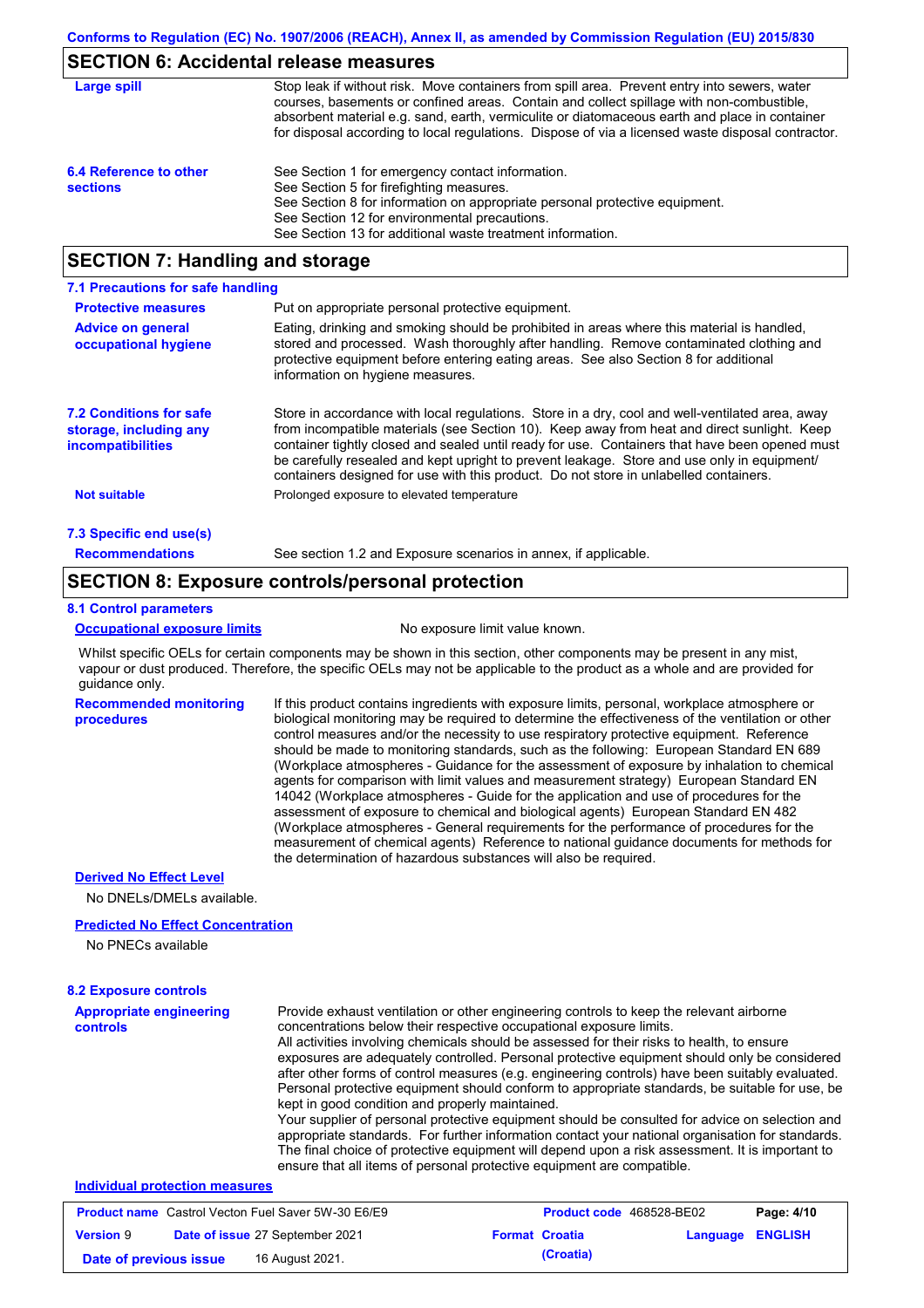# **SECTION 8: Exposure controls/personal protection**

| <b>Hygiene measures</b>       | Wash hands, forearms and face thoroughly after handling chemical products, before eating,<br>smoking and using the lavatory and at the end of the working period. Ensure that eyewash<br>stations and safety showers are close to the workstation location.                                                                                                                                                                                                                                                                                                                                                                                       |
|-------------------------------|---------------------------------------------------------------------------------------------------------------------------------------------------------------------------------------------------------------------------------------------------------------------------------------------------------------------------------------------------------------------------------------------------------------------------------------------------------------------------------------------------------------------------------------------------------------------------------------------------------------------------------------------------|
| <b>Respiratory protection</b> | In case of insufficient ventilation, wear suitable respiratory equipment.<br>The correct choice of respiratory protection depends upon the chemicals being handled, the<br>conditions of work and use, and the condition of the respiratory equipment. Safety procedures<br>should be developed for each intended application. Respiratory protection equipment should<br>therefore be chosen in consultation with the supplier/manufacturer and with a full assessment<br>of the working conditions.                                                                                                                                             |
| <b>Eye/face protection</b>    | Safety glasses with side shields.                                                                                                                                                                                                                                                                                                                                                                                                                                                                                                                                                                                                                 |
| <b>Skin protection</b>        |                                                                                                                                                                                                                                                                                                                                                                                                                                                                                                                                                                                                                                                   |
| <b>Hand protection</b>        | <b>General Information:</b>                                                                                                                                                                                                                                                                                                                                                                                                                                                                                                                                                                                                                       |
|                               | Because specific work environments and material handling practices vary, safety procedures<br>should be developed for each intended application. The correct choice of protective gloves<br>depends upon the chemicals being handled, and the conditions of work and use. Most gloves<br>provide protection for only a limited time before they must be discarded and replaced (even the<br>best chemically resistant gloves will break down after repeated chemical exposures).                                                                                                                                                                  |
|                               | Gloves should be chosen in consultation with the supplier / manufacturer and taking account of<br>a full assessment of the working conditions.                                                                                                                                                                                                                                                                                                                                                                                                                                                                                                    |
|                               | Recommended: Nitrile gloves.<br><b>Breakthrough time:</b>                                                                                                                                                                                                                                                                                                                                                                                                                                                                                                                                                                                         |
|                               | Breakthrough time data are generated by glove manufacturers under laboratory test conditions<br>and represent how long a glove can be expected to provide effective permeation resistance. It<br>is important when following breakthrough time recommendations that actual workplace<br>conditions are taken into account. Always consult with your glove supplier for up-to-date<br>technical information on breakthrough times for the recommended glove type.<br>Our recommendations on the selection of gloves are as follows:                                                                                                                |
|                               | Continuous contact:                                                                                                                                                                                                                                                                                                                                                                                                                                                                                                                                                                                                                               |
|                               | Gloves with a minimum breakthrough time of 240 minutes, or >480 minutes if suitable gloves<br>can be obtained.<br>If suitable gloves are not available to offer that level of protection, gloves with shorter<br>breakthrough times may be acceptable as long as appropriate glove maintenance and<br>replacement regimes are determined and adhered to.                                                                                                                                                                                                                                                                                          |
|                               | Short-term / splash protection:                                                                                                                                                                                                                                                                                                                                                                                                                                                                                                                                                                                                                   |
|                               | Recommended breakthrough times as above.<br>It is recognised that for short-term, transient exposures, gloves with shorter breakthrough times<br>may commonly be used. Therefore, appropriate maintenance and replacement regimes must<br>be determined and rigorously followed.                                                                                                                                                                                                                                                                                                                                                                  |
|                               | <b>Glove Thickness:</b>                                                                                                                                                                                                                                                                                                                                                                                                                                                                                                                                                                                                                           |
|                               | For general applications, we recommend gloves with a thickness typically greater than 0.35 mm.                                                                                                                                                                                                                                                                                                                                                                                                                                                                                                                                                    |
|                               | It should be emphasised that glove thickness is not necessarily a good predictor of glove<br>resistance to a specific chemical, as the permeation efficiency of the glove will be dependent<br>on the exact composition of the glove material. Therefore, glove selection should also be based<br>on consideration of the task requirements and knowledge of breakthrough times.<br>Glove thickness may also vary depending on the glove manufacturer, the glove type and the<br>glove model. Therefore, the manufacturers' technical data should always be taken into account<br>to ensure selection of the most appropriate glove for the task. |
|                               | Note: Depending on the activity being conducted, gloves of varying thickness may be required<br>for specific tasks. For example:                                                                                                                                                                                                                                                                                                                                                                                                                                                                                                                  |
|                               | • Thinner gloves (down to 0.1 mm or less) may be required where a high degree of manual<br>dexterity is needed. However, these gloves are only likely to give short duration protection and<br>would normally be just for single use applications, then disposed of.                                                                                                                                                                                                                                                                                                                                                                              |
|                               | • Thicker gloves (up to 3 mm or more) may be required where there is a mechanical (as well<br>as a chemical) risk i.e. where there is abrasion or puncture potential.                                                                                                                                                                                                                                                                                                                                                                                                                                                                             |
|                               |                                                                                                                                                                                                                                                                                                                                                                                                                                                                                                                                                                                                                                                   |

| <b>Product name</b> Castrol Vecton Fuel Saver 5W-30 E6/E9 |  |                                        | <b>Product code</b> 468528-BE02 | Page: 5/10              |  |
|-----------------------------------------------------------|--|----------------------------------------|---------------------------------|-------------------------|--|
| <b>Version 9</b>                                          |  | <b>Date of issue 27 September 2021</b> | <b>Format Croatia</b>           | <b>Language ENGLISH</b> |  |
| Date of previous issue                                    |  | 16 August 2021.                        | (Croatia)                       |                         |  |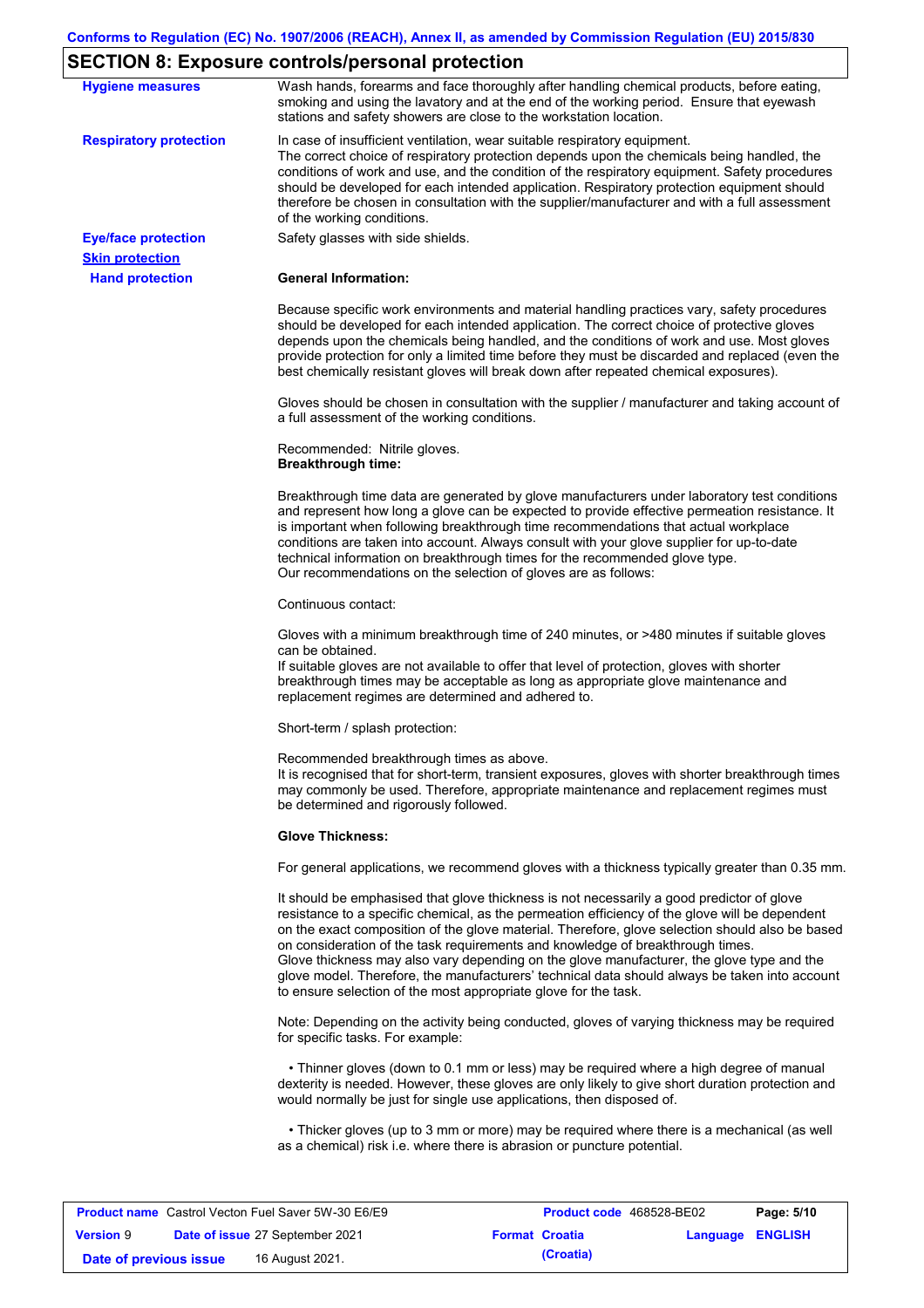## **SECTION 8: Exposure controls/personal protection**

| <b>Skin and body</b>                             | Use of protective clothing is good industrial practice.<br>Personal protective equipment for the body should be selected based on the task being<br>performed and the risks involved and should be approved by a specialist before handling this<br>product.<br>Cotton or polyester/cotton overalls will only provide protection against light superficial<br>contamination that will not soak through to the skin. Overalls should be laundered on a regular<br>basis. When the risk of skin exposure is high (e.g. when cleaning up spillages or if there is a<br>risk of splashing) then chemical resistant aprons and/or impervious chemical suits and boots<br>will be required. |
|--------------------------------------------------|---------------------------------------------------------------------------------------------------------------------------------------------------------------------------------------------------------------------------------------------------------------------------------------------------------------------------------------------------------------------------------------------------------------------------------------------------------------------------------------------------------------------------------------------------------------------------------------------------------------------------------------------------------------------------------------|
| <b>Refer to standards:</b>                       | Respiratory protection: EN 529<br>Gloves: EN 420, EN 374<br>Eye protection: EN 166<br>Filtering half-mask: EN 149<br>Filtering half-mask with valve: EN 405<br>Half-mask: EN 140 plus filter<br>Full-face mask: EN 136 plus filter<br>Particulate filters: EN 143<br>Gas/combined filters: EN 14387                                                                                                                                                                                                                                                                                                                                                                                   |
| <b>Environmental exposure</b><br><b>controls</b> | Emissions from ventilation or work process equipment should be checked to ensure they<br>comply with the requirements of environmental protection legislation. In some cases, fume<br>scrubbers, filters or engineering modifications to the process equipment will be necessary to<br>reduce emissions to acceptable levels.                                                                                                                                                                                                                                                                                                                                                         |

## **SECTION 9: Physical and chemical properties**

### **9.1 Information on basic physical and chemical properties**

| <b>Appearance</b>                                      |                                                                                                                                     |
|--------------------------------------------------------|-------------------------------------------------------------------------------------------------------------------------------------|
| <b>Physical state</b>                                  | Liquid.                                                                                                                             |
| <b>Colour</b>                                          | Amber. [Light]                                                                                                                      |
| <b>Odour</b>                                           | Not available.                                                                                                                      |
| <b>Odour threshold</b>                                 | Not available.                                                                                                                      |
| pH                                                     | Not applicable.                                                                                                                     |
| <b>Melting point/freezing point</b>                    | Not available.                                                                                                                      |
| Initial boiling point and boiling<br>range             | Not available.                                                                                                                      |
| <b>Pour point</b>                                      | -48 $^{\circ}$ C                                                                                                                    |
| <b>Flash point</b>                                     | Closed cup: 199°C (390.2°F) [Pensky-Martens.]<br>Open cup: 228°C (442.4°F) [Cleveland.]                                             |
| <b>Evaporation rate</b>                                | Not available.                                                                                                                      |
| <b>Flammability (solid, gas)</b>                       | Not available.                                                                                                                      |
| <b>Upper/lower flammability or</b><br>explosive limits | Not available.                                                                                                                      |
| <b>Vapour pressure</b>                                 | Not available.                                                                                                                      |
| <b>Vapour density</b>                                  | Not available.                                                                                                                      |
| <b>Relative density</b>                                | Not available.                                                                                                                      |
| <b>Density</b>                                         | <1000 kg/m <sup>3</sup> (<1 g/cm <sup>3</sup> ) at 15 <sup>°</sup> C                                                                |
| <b>Solubility(ies)</b>                                 | insoluble in water.                                                                                                                 |
| <b>Partition coefficient: n-octanol/</b><br>water      | Not available.                                                                                                                      |
| <b>Auto-ignition temperature</b>                       | Not available.                                                                                                                      |
| <b>Decomposition temperature</b>                       | Not available.                                                                                                                      |
| <b>Viscosity</b>                                       | Kinematic: 69.47 mm <sup>2</sup> /s (69.47 cSt) at 40°C<br>Kinematic: 11.5 to 12.29 mm <sup>2</sup> /s (11.5 to 12.29 cSt) at 100°C |
| <b>Explosive properties</b>                            | Not available.                                                                                                                      |
| <b>Oxidising properties</b>                            | Not available.                                                                                                                      |
|                                                        |                                                                                                                                     |

### **9.2 Other information**

No additional information.

|                        | <b>Product name</b> Castrol Vecton Fuel Saver 5W-30 E6/E9 | <b>Product code</b> 468528-BE02 |                         | Page: 6/10 |
|------------------------|-----------------------------------------------------------|---------------------------------|-------------------------|------------|
| <b>Version 9</b>       | <b>Date of issue 27 September 2021</b>                    | <b>Format Croatia</b>           | <b>Language ENGLISH</b> |            |
| Date of previous issue | 16 August 2021.                                           | (Croatia)                       |                         |            |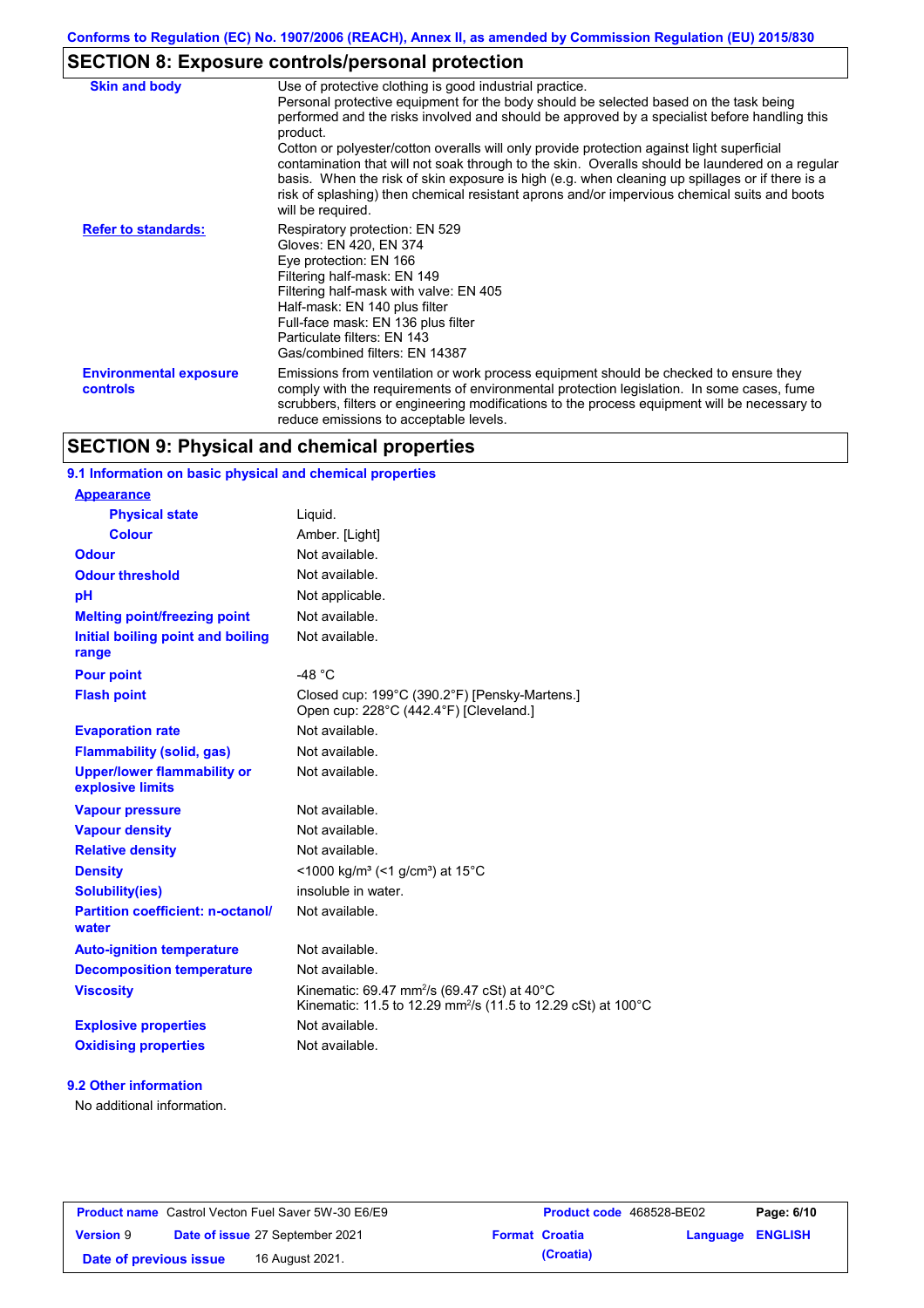| <b>SECTION 10: Stability and reactivity</b>       |                                                                                                                                                                         |  |  |
|---------------------------------------------------|-------------------------------------------------------------------------------------------------------------------------------------------------------------------------|--|--|
| <b>10.1 Reactivity</b>                            | No specific test data available for this product. Refer to Conditions to avoid and Incompatible<br>materials for additional information.                                |  |  |
| <b>10.2 Chemical stability</b>                    | The product is stable.                                                                                                                                                  |  |  |
| <b>10.3 Possibility of</b><br>hazardous reactions | Under normal conditions of storage and use, hazardous reactions will not occur.<br>Under normal conditions of storage and use, hazardous polymerisation will not occur. |  |  |
| <b>10.4 Conditions to avoid</b>                   | Avoid all possible sources of ignition (spark or flame).                                                                                                                |  |  |
| 10.5 Incompatible materials                       | Reactive or incompatible with the following materials: oxidising materials.                                                                                             |  |  |
| <b>10.6 Hazardous</b><br>decomposition products   | Under normal conditions of storage and use, hazardous decomposition products should not be<br>produced.                                                                 |  |  |

## **SECTION 11: Toxicological information**

| 11.1 Information on toxicological effects          |                                                                                                                                                                                                                                                                                                                                                                                                                 |
|----------------------------------------------------|-----------------------------------------------------------------------------------------------------------------------------------------------------------------------------------------------------------------------------------------------------------------------------------------------------------------------------------------------------------------------------------------------------------------|
| <b>Acute toxicity estimates</b>                    |                                                                                                                                                                                                                                                                                                                                                                                                                 |
| Not available.                                     |                                                                                                                                                                                                                                                                                                                                                                                                                 |
| <b>Information on likely</b><br>routes of exposure | Routes of entry anticipated: Dermal, Inhalation.                                                                                                                                                                                                                                                                                                                                                                |
| <b>Potential acute health effects</b>              |                                                                                                                                                                                                                                                                                                                                                                                                                 |
| <b>Inhalation</b>                                  | Vapour inhalation under ambient conditions is not normally a problem due to low vapour<br>pressure.                                                                                                                                                                                                                                                                                                             |
| <b>Ingestion</b>                                   | No known significant effects or critical hazards.                                                                                                                                                                                                                                                                                                                                                               |
| <b>Skin contact</b>                                | Defatting to the skin. May cause skin dryness and irritation.                                                                                                                                                                                                                                                                                                                                                   |
| <b>Eye contact</b>                                 | No known significant effects or critical hazards.                                                                                                                                                                                                                                                                                                                                                               |
|                                                    | <b>Symptoms related to the physical, chemical and toxicological characteristics</b>                                                                                                                                                                                                                                                                                                                             |
| <b>Inhalation</b>                                  | No specific data.                                                                                                                                                                                                                                                                                                                                                                                               |
| <b>Ingestion</b>                                   | No specific data.                                                                                                                                                                                                                                                                                                                                                                                               |
| <b>Skin contact</b>                                | Adverse symptoms may include the following:<br>irritation<br>dryness<br>cracking                                                                                                                                                                                                                                                                                                                                |
| <b>Eye contact</b>                                 | No specific data.                                                                                                                                                                                                                                                                                                                                                                                               |
|                                                    | Delayed and immediate effects as well as chronic effects from short and long-term exposure                                                                                                                                                                                                                                                                                                                      |
| <b>Inhalation</b>                                  | Overexposure to the inhalation of airborne droplets or aerosols may cause irritation of the<br>respiratory tract.                                                                                                                                                                                                                                                                                               |
| <b>Ingestion</b>                                   | Ingestion of large quantities may cause nausea and diarrhoea.                                                                                                                                                                                                                                                                                                                                                   |
| <b>Skin contact</b>                                | Prolonged or repeated contact can defat the skin and lead to irritation and/or dermatitis.                                                                                                                                                                                                                                                                                                                      |
| <b>Eye contact</b>                                 | Potential risk of transient stinging or redness if accidental eye contact occurs.                                                                                                                                                                                                                                                                                                                               |
| <b>Potential chronic health effects</b>            |                                                                                                                                                                                                                                                                                                                                                                                                                 |
| General                                            | <b>USED ENGINE OILS</b><br>Combustion products resulting from the operation of internal combustion engines contaminate<br>engine oils during use. Used engine oil may contain hazardous components which have the<br>potential to cause skin cancer. Frequent or prolonged contact with all types and makes of used<br>engine oil must therefore be avoided and a high standard of personal hygiene maintained. |
| <b>Carcinogenicity</b>                             | No known significant effects or critical hazards.                                                                                                                                                                                                                                                                                                                                                               |
| <b>Mutagenicity</b>                                | No known significant effects or critical hazards.                                                                                                                                                                                                                                                                                                                                                               |
| <b>Developmental effects</b>                       | No known significant effects or critical hazards.                                                                                                                                                                                                                                                                                                                                                               |
| <b>Fertility effects</b>                           | No known significant effects or critical hazards.                                                                                                                                                                                                                                                                                                                                                               |

## **SECTION 12: Ecological information**

#### **12.1 Toxicity**

**Environmental hazards** Not classified as dangerous

### **12.2 Persistence and degradability**

Partially biodegradable.

|                        | <b>Product name</b> Castrol Vecton Fuel Saver 5W-30 E6/E9 | <b>Product code</b> 468528-BE02 |                         | Page: 7/10 |
|------------------------|-----------------------------------------------------------|---------------------------------|-------------------------|------------|
| <b>Version 9</b>       | Date of issue 27 September 2021                           | <b>Format Croatia</b>           | <b>Language ENGLISH</b> |            |
| Date of previous issue | 16 August 2021.                                           | (Croatia)                       |                         |            |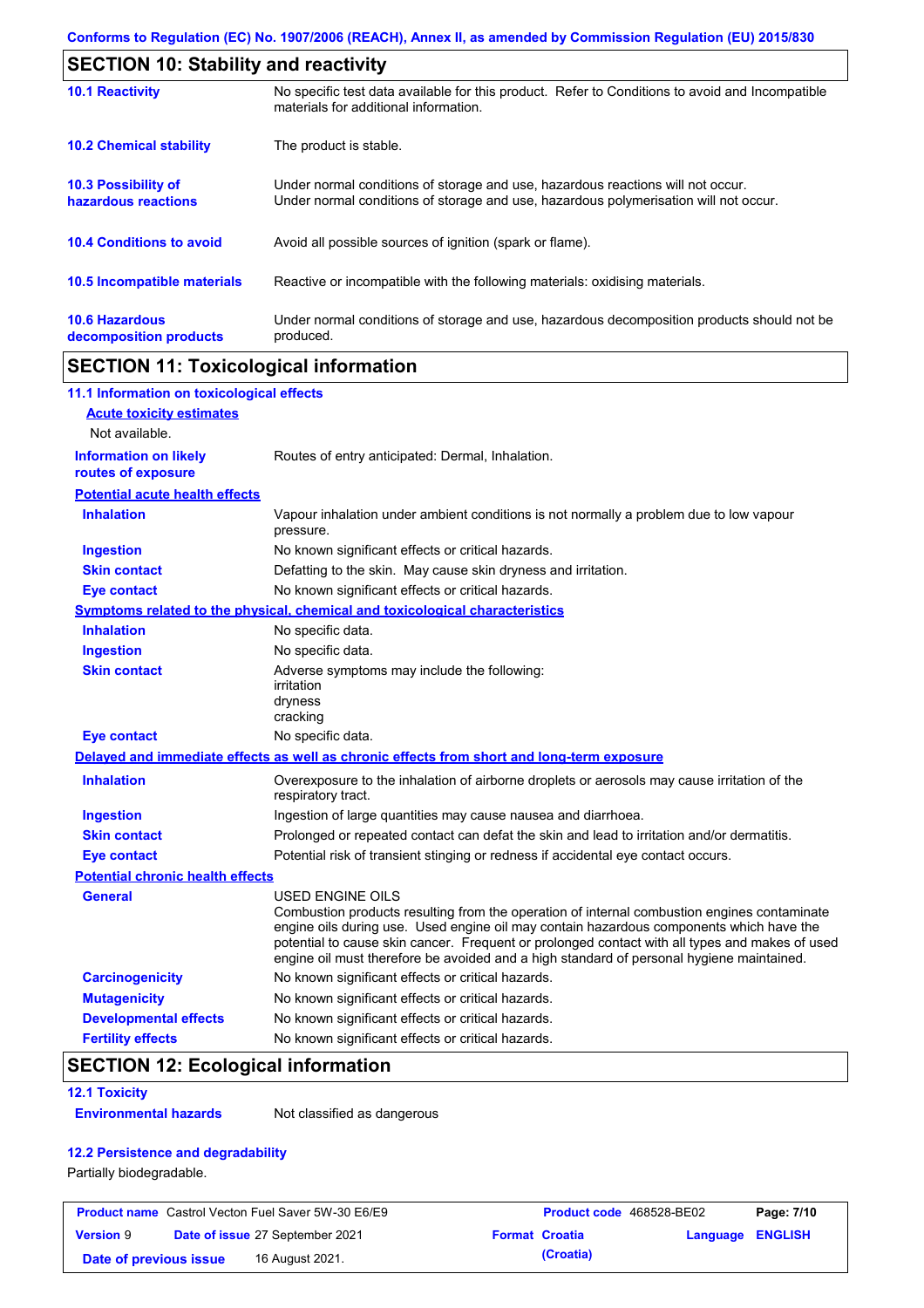## **SECTION 12: Ecological information**

### **12.3 Bioaccumulative potential**

This product is not expected to bioaccumulate through food chains in the environment.

| <b>12.4 Mobility in soil</b>                                  |                                                                      |
|---------------------------------------------------------------|----------------------------------------------------------------------|
| <b>Soil/water partition</b><br>coefficient (K <sub>oc</sub> ) | Not available.                                                       |
| <b>Mobility</b>                                               | Spillages may penetrate the soil causing ground water contamination. |

### **12.5 Results of PBT and vPvB assessment**

Product does not meet the criteria for PBT or vPvB according to Regulation (EC) No. 1907/2006, Annex XIII.

#### **12.6 Other adverse effects**

**Other ecological information**

Spills may form a film on water surfaces causing physical damage to organisms. Oxygen transfer could also be impaired.

### **SECTION 13: Disposal considerations**

| <b>13.1 Waste treatment methods</b> |                                                                                                                                                                      |
|-------------------------------------|----------------------------------------------------------------------------------------------------------------------------------------------------------------------|
| <b>Product</b>                      |                                                                                                                                                                      |
| <b>Methods of disposal</b>          | Where possible, arrange for product to be recycled. Dispose of via an authorised person/<br>licensed waste disposal contractor in accordance with local regulations. |
| <b>Hazardous waste</b>              | Yes.                                                                                                                                                                 |
| European waste catalogue (EWC)      |                                                                                                                                                                      |

| Waste code | <b>Waste designation</b>                |
|------------|-----------------------------------------|
| $1130208*$ | other engine, gear and lubricating oils |

However, deviation from the intended use and/or the presence of any potential contaminants may require an alternative waste disposal code to be assigned by the end user.

| <b>Packaging</b>           |                                                                                                                                                                                                                                         |
|----------------------------|-----------------------------------------------------------------------------------------------------------------------------------------------------------------------------------------------------------------------------------------|
| <b>Methods of disposal</b> | Where possible, arrange for product to be recycled. Dispose of via an authorised person/<br>licensed waste disposal contractor in accordance with local regulations.                                                                    |
| <b>Special precautions</b> | This material and its container must be disposed of in a safe way. Empty containers or liners<br>may retain some product residues. Avoid dispersal of spilt material and runoff and contact with<br>soil, waterways, drains and sewers. |
| <b>References</b>          | Commission 2014/955/EU<br>Directive 2008/98/EC                                                                                                                                                                                          |

## **SECTION 14: Transport information**

|                                           | <b>ADR/RID</b> | <b>ADN</b>     | <b>IMDG</b>    | <b>IATA</b>    |
|-------------------------------------------|----------------|----------------|----------------|----------------|
| 14.1 UN number                            | Not regulated. | Not regulated. | Not regulated. | Not regulated. |
| 14.2 UN proper<br>shipping name           |                |                |                |                |
| <b>14.3 Transport</b><br>hazard class(es) |                |                |                |                |
| 14.4 Packing<br>group                     |                |                |                |                |
| 14.5<br><b>Environmental</b><br>hazards   | No.            | No.            | No.            | No.            |
| <b>Additional</b><br>information          |                |                |                |                |

**14.6 Special precautions for user** Not available.

| <b>Product name</b> Castrol Vecton Fuel Saver 5W-30 E6/E9 |  |                                        | Product code 468528-BE02 | Page: 8/10            |                         |  |
|-----------------------------------------------------------|--|----------------------------------------|--------------------------|-----------------------|-------------------------|--|
| <b>Version 9</b>                                          |  | <b>Date of issue 27 September 2021</b> |                          | <b>Format Croatia</b> | <b>Language ENGLISH</b> |  |
| Date of previous issue                                    |  | 16 August 2021.                        |                          | (Croatia)             |                         |  |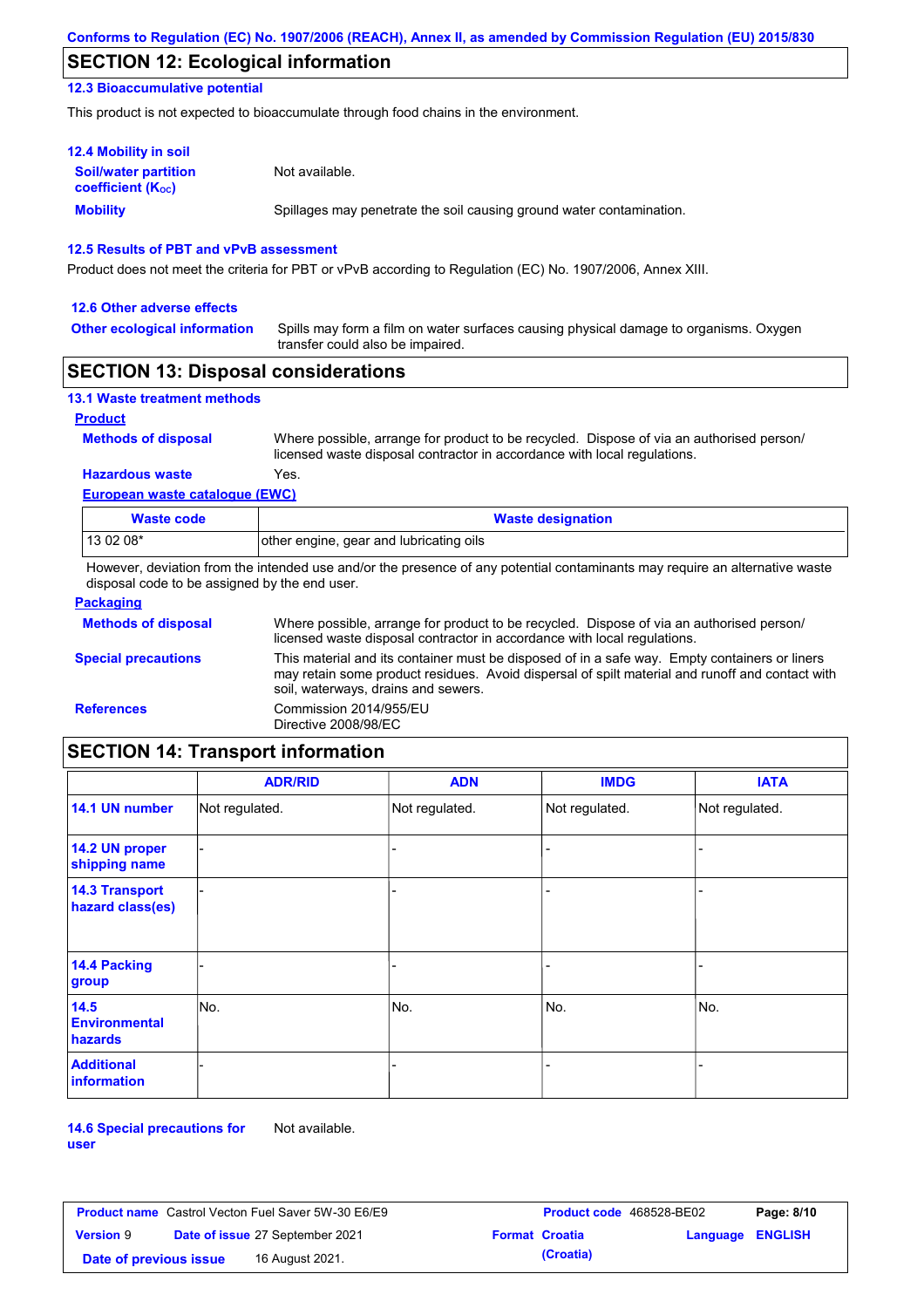| Conforms to Regulation (EC) No. 1907/2006 (REACH), Annex II, as amended by Commission Regulation (EU) 2015/830 |                                                                                                                                                                                           |  |  |  |  |  |
|----------------------------------------------------------------------------------------------------------------|-------------------------------------------------------------------------------------------------------------------------------------------------------------------------------------------|--|--|--|--|--|
| <b>SECTION 14: Transport information</b>                                                                       |                                                                                                                                                                                           |  |  |  |  |  |
| <b>14.7 Transport in bulk</b><br>according to IMO<br><b>instruments</b>                                        | Not available.                                                                                                                                                                            |  |  |  |  |  |
| <b>SECTION 15: Regulatory information</b>                                                                      |                                                                                                                                                                                           |  |  |  |  |  |
|                                                                                                                | 15.1 Safety, health and environmental regulations/legislation specific for the substance or mixture                                                                                       |  |  |  |  |  |
| EU Regulation (EC) No. 1907/2006 (REACH)                                                                       |                                                                                                                                                                                           |  |  |  |  |  |
| <b>Annex XIV - List of substances subject to authorisation</b>                                                 |                                                                                                                                                                                           |  |  |  |  |  |
| <b>Annex XIV</b>                                                                                               |                                                                                                                                                                                           |  |  |  |  |  |
| None of the components are listed.                                                                             |                                                                                                                                                                                           |  |  |  |  |  |
| <b>Substances of very high concern</b>                                                                         |                                                                                                                                                                                           |  |  |  |  |  |
| None of the components are listed.                                                                             |                                                                                                                                                                                           |  |  |  |  |  |
| EU Regulation (EC) No. 1907/2006 (REACH)                                                                       |                                                                                                                                                                                           |  |  |  |  |  |
| <b>Annex XVII - Restrictions</b>                                                                               | Not applicable.                                                                                                                                                                           |  |  |  |  |  |
| on the manufacture,<br>placing on the market                                                                   |                                                                                                                                                                                           |  |  |  |  |  |
| and use of certain                                                                                             |                                                                                                                                                                                           |  |  |  |  |  |
| dangerous substances,                                                                                          |                                                                                                                                                                                           |  |  |  |  |  |
| mixtures and articles                                                                                          |                                                                                                                                                                                           |  |  |  |  |  |
| <b>Other regulations</b>                                                                                       |                                                                                                                                                                                           |  |  |  |  |  |
| <b>REACH Status</b>                                                                                            | The company, as identified in Section 1, sells this product in the EU in compliance with the<br>current requirements of REACH.                                                            |  |  |  |  |  |
| <b>United States inventory</b><br>(TSCA 8b)                                                                    | All components are active or exempted.                                                                                                                                                    |  |  |  |  |  |
| <b>Australia inventory (AICS)</b>                                                                              | All components are listed or exempted.                                                                                                                                                    |  |  |  |  |  |
| <b>Canada inventory</b>                                                                                        | All components are listed or exempted.                                                                                                                                                    |  |  |  |  |  |
| <b>China inventory (IECSC)</b>                                                                                 | At least one component is not listed.                                                                                                                                                     |  |  |  |  |  |
| <b>Japan inventory (ENCS)</b>                                                                                  | All components are listed or exempted.                                                                                                                                                    |  |  |  |  |  |
| <b>Korea inventory (KECI)</b>                                                                                  | All components are listed or exempted.                                                                                                                                                    |  |  |  |  |  |
| <b>Philippines inventory</b><br>(PICCS)                                                                        | All components are listed or exempted.                                                                                                                                                    |  |  |  |  |  |
| <b>Taiwan Chemical</b><br><b>Substances Inventory</b><br>(TCSI)                                                | All components are listed or exempted.                                                                                                                                                    |  |  |  |  |  |
| Ozone depleting substances (1005/2009/EU)<br>Not listed.                                                       |                                                                                                                                                                                           |  |  |  |  |  |
| Prior Informed Consent (PIC) (649/2012/EU)<br>Not listed.                                                      |                                                                                                                                                                                           |  |  |  |  |  |
| <b>EU - Water framework directive - Priority substances</b>                                                    |                                                                                                                                                                                           |  |  |  |  |  |
| None of the components are listed.                                                                             |                                                                                                                                                                                           |  |  |  |  |  |
| <b>Seveso Directive</b>                                                                                        |                                                                                                                                                                                           |  |  |  |  |  |
| This product is not controlled under the Seveso Directive.                                                     |                                                                                                                                                                                           |  |  |  |  |  |
| <b>15.2 Chemical safety</b><br>assessment                                                                      | A Chemical Safety Assessment has been carried out for one or more of the substances within<br>this mixture. A Chemical Safety Assessment has not been carried out for the mixture itself. |  |  |  |  |  |

# **SECTION 16: Other information**

| <b>Abbreviations and acronyms</b>                         | ADN = European Provisions concerning the International Carriage of Dangerous Goods by<br>Inland Waterway<br>ADR = The European Agreement concerning the International Carriage of Dangerous Goods by<br>Road<br>$ATE = Acute Toxicity Estimate$<br>BCF = Bioconcentration Factor<br>CAS = Chemical Abstracts Service<br>CLP = Classification, Labelling and Packaging Regulation [Regulation (EC) No. 1272/2008]<br>CSA = Chemical Safety Assessment<br>CSR = Chemical Safety Report<br>DMEL = Derived Minimal Effect Level<br>DNEL = Derived No Effect Level |                       |                                 |          |                |
|-----------------------------------------------------------|---------------------------------------------------------------------------------------------------------------------------------------------------------------------------------------------------------------------------------------------------------------------------------------------------------------------------------------------------------------------------------------------------------------------------------------------------------------------------------------------------------------------------------------------------------------|-----------------------|---------------------------------|----------|----------------|
| <b>Product name</b> Castrol Vecton Fuel Saver 5W-30 E6/E9 |                                                                                                                                                                                                                                                                                                                                                                                                                                                                                                                                                               |                       | <b>Product code</b> 468528-BE02 |          | Page: 9/10     |
| <b>Version 9</b>                                          | Date of issue 27 September 2021                                                                                                                                                                                                                                                                                                                                                                                                                                                                                                                               | <b>Format Croatia</b> |                                 | Language | <b>ENGLISH</b> |
| Date of previous issue                                    | 16 August 2021.                                                                                                                                                                                                                                                                                                                                                                                                                                                                                                                                               |                       | (Croatia)                       |          |                |